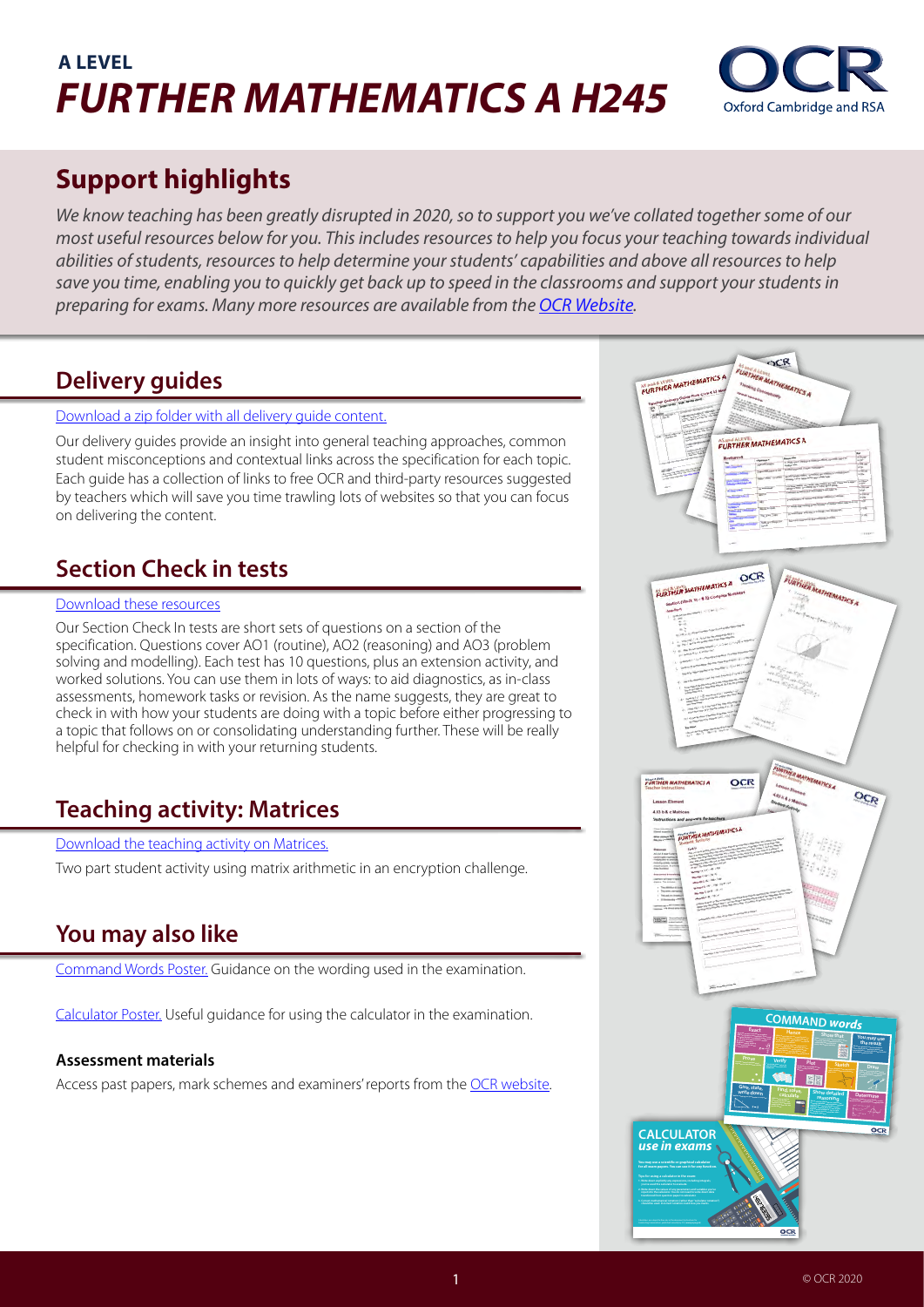





# **Professional Development**

#### **Find an event**

See our range of professional development courses using the '*[Find an event'](https://www.ocr.org.uk/qualifications/professional-development/)* search tool.

We're now running all our CPD training online rather than face-to-face. Future courses will be in the form of a webinar, offering the same high-quality training as our face-to-face training. If you have any questions, please email [professionaldevelopment@ocr.org.uk](mailto:professionaldevelopment%40ocr.org.uk?subject=CPD%20training%20online%20)

## **Cambridge Assessment resources**

## **Resource Plus from Cambridge International**

These [digital resources](https://www.cambridgeinternational.org/support-and-training-for-schools/support-for-teachers/teaching-and-assessment/resource-plus/) are now available to all OCR teachers free of charge. Resource Plus gives you access to high quality videos, ready-made lesson plans and teaching materials that you can use to help your students learn and prepare for their exams. We also offer Resource Plus materials that are designed for you to share with your students. Here are a couple of links you may find particularly useful.

#### [5.2 Permutations and Combinations](https://learning.cambridgeinternational.org/classroom/course/view.php?id=3505)

Appropriate for Further Statistics option, section 5.01 or for Discrete option, section 7.01

#### [6.1 Poisson Distribution](https://learning.cambridgeinternational.org/classroom/course/view.php?id=3506)

Appropriate for Further Statistics option, section 5.02.

## **University of Cambridge resources**

## **[Underground Maths](https://undergroundmathematics.org/)**

provides a [range of rich resources](https://undergroundmathematics.org/) for teaching and learning A Level mathematics. Makes use of past paper questions and other learning activities to enable all students to explore the connections that underpin pure mathematics. Can we solve these [equations in x, y, z, a and b?](https://undergroundmathematics.org/thinking-about-algebra/r6155) is an old Cambridge Colleges Examination for Entrance Scholarships question, with hints and solution.

## **[Nrich](https://nrich.maths.org/)**

has a [range of puzzles,](https://nrich.maths.org/) lesson activities and interesting further reading articles to challenge and motivate students. The Post 16 curriculum pages has links to pure [and applied material](https://nrich.maths.org/9088). [Thousand Words](https://nrich.maths.org/2374) is an interesting complex number problem to challenge students understanding of Argand diagrams.

## **[Cambridge Mathematics](https://www.cambridgemaths.org/)**

is a [joint project of four departments of the University of Cambridge](https://www.cambridgemaths.org/) which is working internationally with maths education specialists. **Espresso 29** is an interesting article for Further Maths Statistics students.

## **The [STEP Support Programme](https://maths.org/step/)**

is offered by the University of Cambridge to help university applicants develop their [advanced mathematical problem-solving](https://maths.org/step/) skills. The problems set are designed to challenge and extend your knowledge. The early STEP 1 foundation modules build primarily on GCSE and AS knowledge.

[Assignment 7](https://maths.org/step/assignments/assignment-7) extends the work on roots of equations.